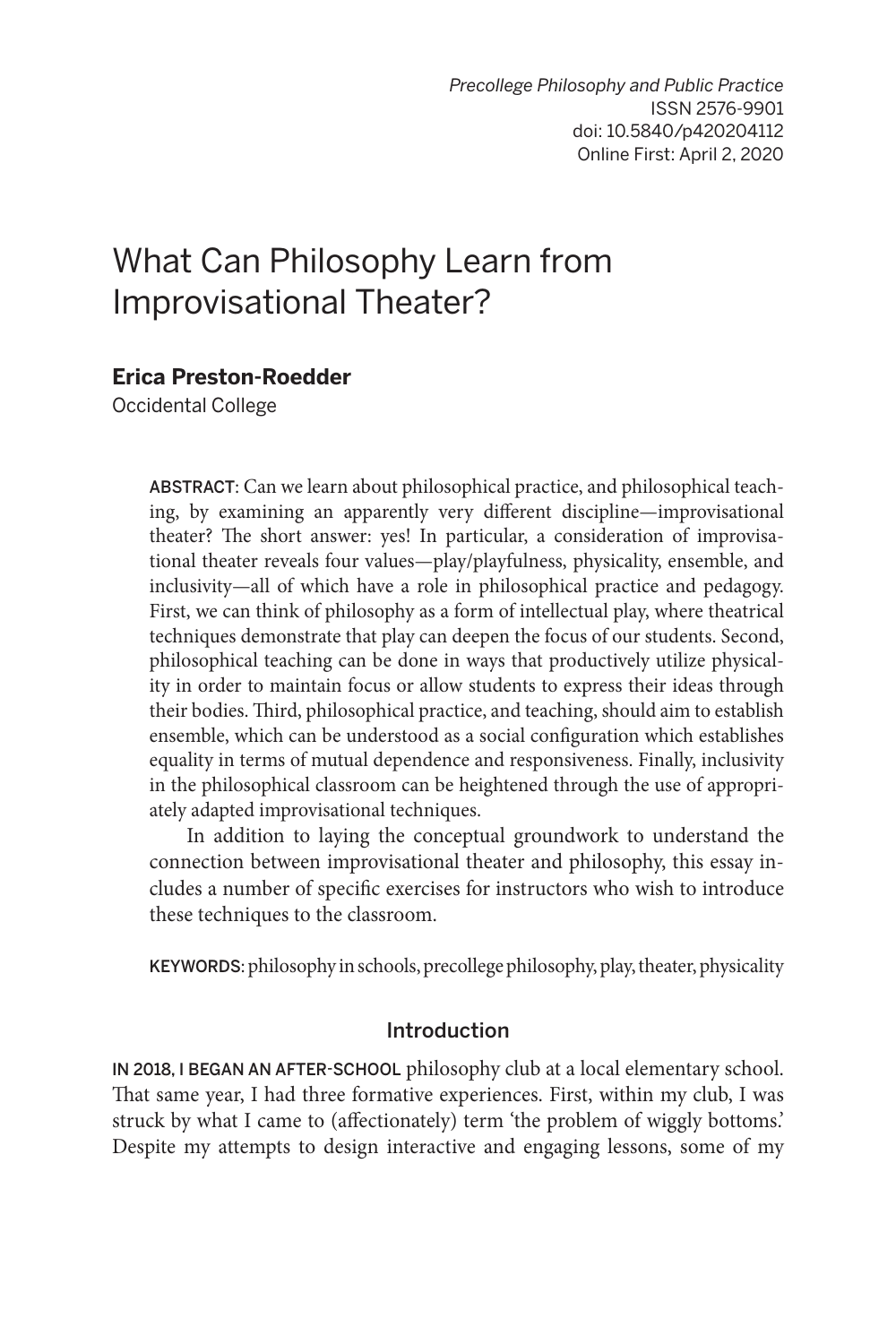second-graders simply could not sit still long enough to engage in philosophical discussion. My second formative experience was a conversation with a colleague, Désirée Zamorano, who—channeling the educational theorist Paulo Freire urged me to "avoid making my classroom another site of oppression" (Zamorano 2018). Although I had started the philosophy club hoping to provide an inclusive space for open-ended questioning, Zamorano asked hard questions about whether my club was rewarding the same students who did well in a traditional classroom setting. Finally, my own child attended a series of classes in children's theater, one which took a distinctive pedagogical approach emphasizing improvisation and movement. As I watched her theater class engage in a very different kind of pedagogy, I found myself wondering what philosophy, and philosophical pedagogy, might learn from theater.

In this paper, I argue that we can understand certain important features of philosophical practice, and of how to teach philosophy to young people, by learning from the implicit and explicit characteristics of certain theatrical practices. Specifically, I will identify four characteristics: play/playfulness, physicality, ensemble, and inclusivity, and I will suggest that each of these can, and should, play an important role in philosophy. Moreover, I will suggest that such characteristics can and should shape how we teach in philosophical classrooms. Thus, a consideration of theater can illuminate both conceptual features of what philosophy can/should be, and it offers us practical insight into how to teach philosophy, especially to young people.

My essay will proceed as follows. Section 2 will provide some background, including examples of theatrical exercises. Subsequently, sections 3–6 will focus on each of the four values mentioned above: play/playfulness, physicality, ensemble, and inclusivity. Section 7 will offer a brief conclusion.

For reasons of scope, this essay will focus on using theatrical techniques with elementary students (grades 1–6), although interesting questions arise about how older students—including undergraduates—might benefit from related practices. In addition, also for reasons of scope, I will restrict my attention specifically to improvisational theater as characterized by two practitioners: Viola Spolin and Michael Rohd. My aim is to demonstrate how we, as philosophers, can usefully learn from this theatrical tradition.

Before turning to the heart of this essay, I'd like to frame this project using an old joke, as retold by David Foster Wallace:

There are these two young fish swimming along, and they happen to meet an older fish swimming the other way, who nods at them and says, "Morning, boys. How's the water?" And the two young fish swim on for a bit, and then eventually one of them looks over at the other and goes "What the hell is water?" (Wallace 2009, 3–4)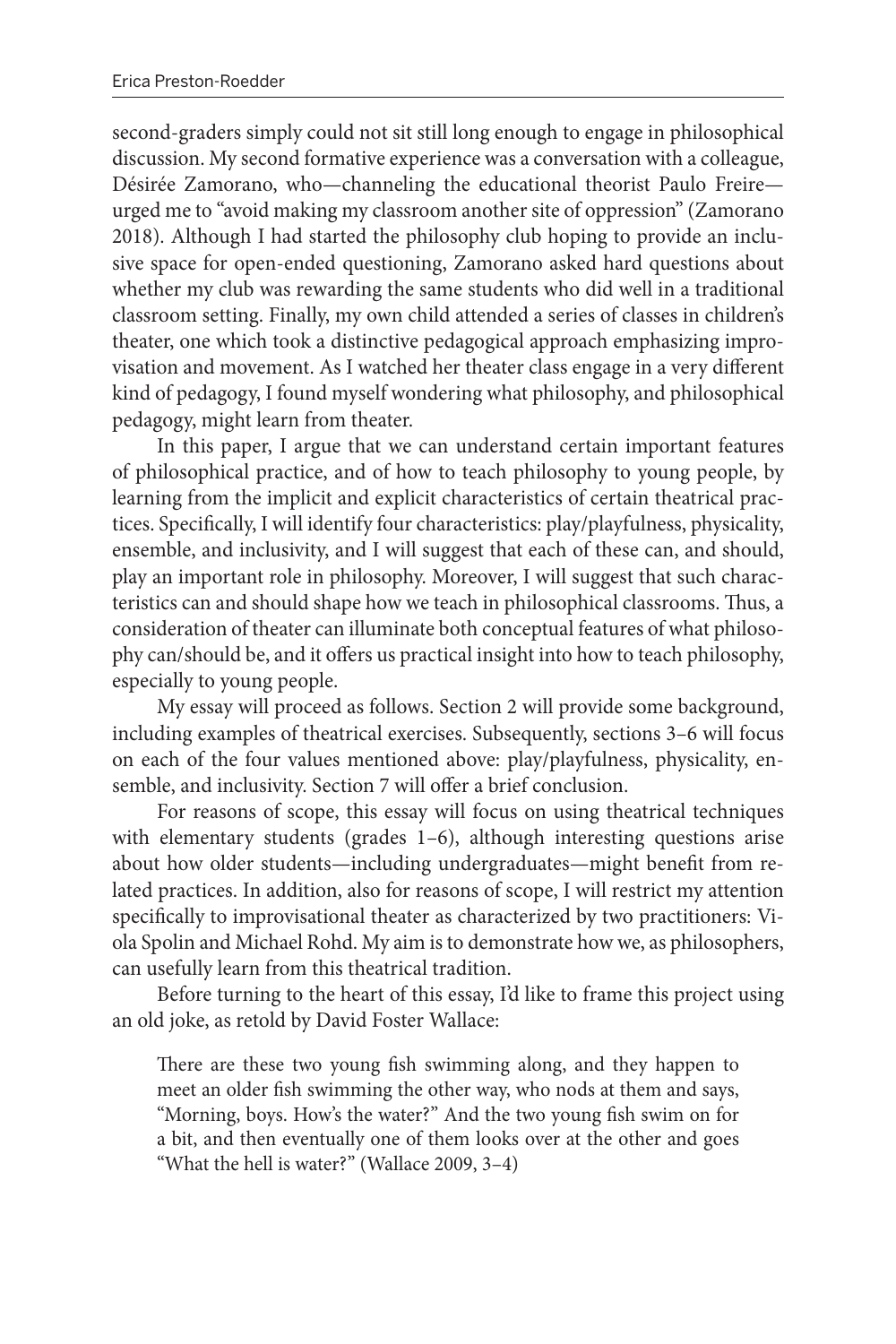<span id="page-2-0"></span>For the purposes of this essay, those of us who live and work in philosophy are the two young fish: we are surrounded by practices, values, and assumptions about the nature of philosophy, and these—like water—are so familiar to us that they become difficult to see. One way of getting around this problem (one which is not available to fish) is to emerge from our own environments and spend some time elsewhere. When we return, we may find that we see our native surroundings in new and different ways. This, then, is the goal of this essay. By reflecting on certain theatrical practices, we can ultimately return home and see illuminated features of our philosophical practice and pedagogy which may have been hiding in plain sight.

### Section 2. Spolin, Rohd, and Improvisational Public Theater

As mentioned earlier, this essay focuses on an improvisational tradition in public theater. While comedic uses of improvisation are probably most familiar to U.S. audiences (Second City, Upright Citizen's Brigade), several thinkers have developed improvisational techniques for other settings. This essay will consider two texts in the non-comedic improvisational tradition: Viola Spolin's *Theater Games for the Classroom* and Michael Rohd's *Theater for Community, Conflict and Dialogue.* Providing a brief overview of these two texts, and examples of the kinds of exercises that form their practice will set the stage (pun intended!) for subsequent discussion.

*Viola Spolin's Theater Games for the Classroom*. Following Dewey's progressive educational experiments in the early 1900s, schools began to experiment with teaching drama in a less-scripted form. For instance, students might reenact a fable multiple times, switching parts, and experimenting with different dramatizations (Popovich 1961, 119). Viola Spolin, who worked from the 1920s through the 1980s, was an influential figure in the movement to develop improvisational forms and bring them to children. First, as a teacher, and later through op-eds, workshops, and books, Spolin shaped the form of improvisational theater as it is known today ("Viola Spolin Biography" n.d.). In her body of work, Spolin described, developed, and refined a large number of improvisational techniques for use with children,<sup>1</sup> some of which are described in Figure 1 (next page). Her games are generally simple in structure and designed to be accessible even to relatively young children.

*Michael Rohd's Theater for Community, Conflict and Dialogue.* Michael Rohd's approach was influenced by two major figures: Viola Spolin and Augusto Boal. While Spolin's work is aimed at children, Boal's influential 'Theater of the Oppressed' uses improvisational theatrical practices as a political instrument to empower entire communities (Boal 1979). Michael Rohd combines elements of both Spolin and Boal, ultimately deploying improvisational techniques to create and enrich dialogue around difficult issues, such as HIV prevention (Rohd 1998). While Rohd's workshops can include quite complex exercises, he also advocates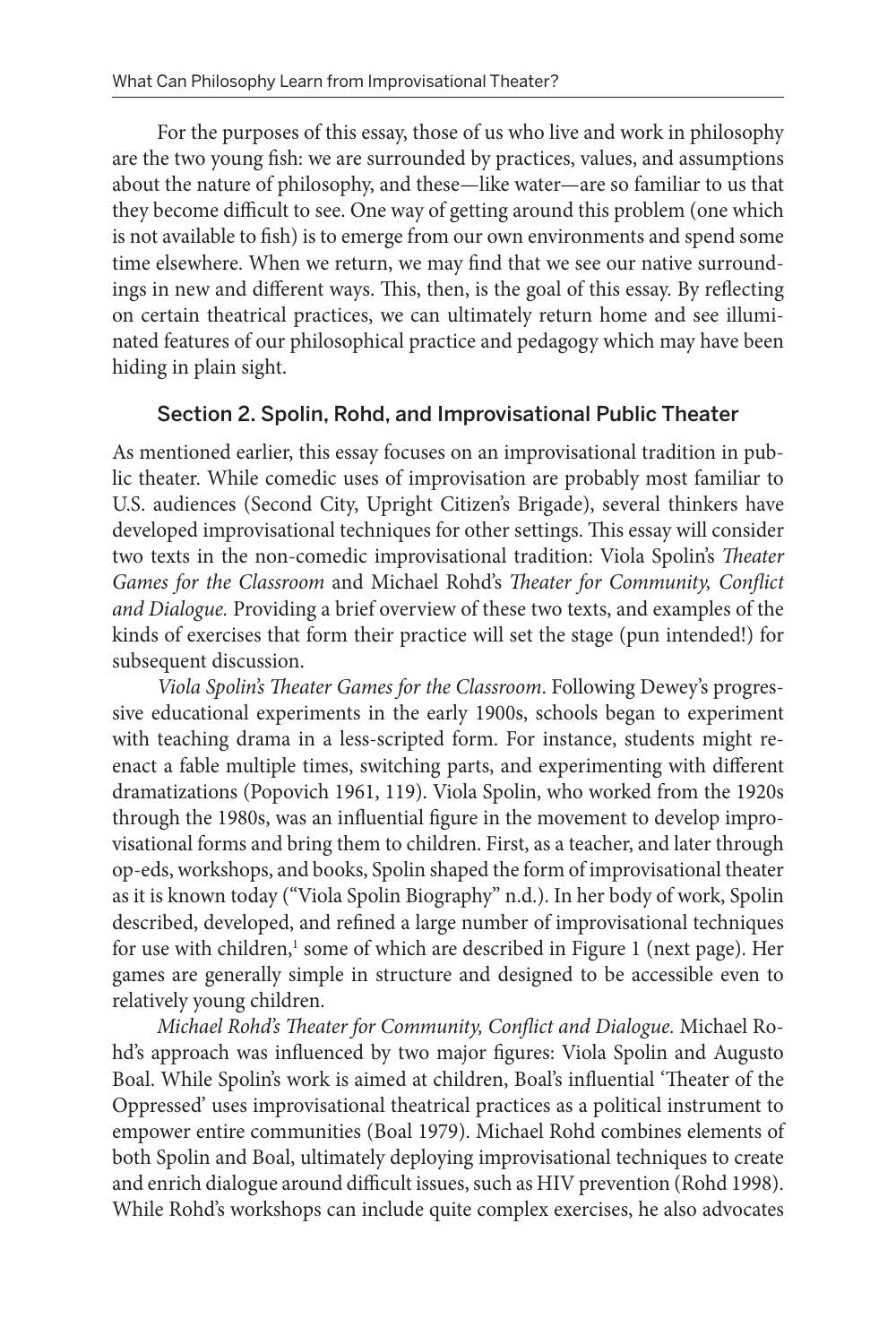## Figure 1: Sample Exercises from Spolin's *Theater Games for the Classroom*

- *• Play Ball*. Players attempt to keep an imaginary ball above their head. The facilitator can deepen the game with commentary, e.g. "The ball is going faster now!" "Hit it higher!" (48).
- *• Mirror Mirror*: Students work in pairs, mirroring each other's movements. In their pairs, students decide who will be the leader first; the other person is the 'mirror.' At some point, without stopping the actions, the facilitator shouts, "Switch!" and they switch roles. Once students are using their whole bodies, shout "On your own!" This means that no one is the designated leader or follower, but they continue to mirror (75).
- *• It's Heavier When It's Full*. Two or three students work together to mime carrying an imaginary container which will they fill, carry, empty, and carry again.

for the use of simpler exercises for skill-building. Sample exercises from Rohd's work are included in Figure 2 (next page).

# Section 3. Play and Playfulness

Spolin and Rohd's exercises have elements of play and playfulness. Keeping an imaginary ball in the air, navigating a crowded rectangle, or creating an imaginary machine—all of these activities seem to involve play. Indeed, both authors explicitly call on the notion of play in their writing, e.g., Spolin describes her exercises as "play" or "games" (1986, 3), and Rohd ruminates on the playful quality of his exercises writing, "It is during these activities that you will be reminded how infrequently we human beings play together" (28).

Because the notions of play and playfulness are central to this form of improvisational theater, it is worth developing these two concepts in more detail. Spolin characterizes play as creative problem-solving: one faces a set of rules, and one plays by using ingenuity and creativity to solve the problem at hand. Unlike in philosophy, these "problems" are often spatial or physical—how will you keep an imaginary ball in the air? How do you demonstrate that an (imaginary) container is heavy?

Building on Spolin's account, we might suggest that what centrally characterizes this kind of play is (a) creative problem-solving (b) within the existence of certain constraints/rules where (c) one's focus on the activity is sustained by the activity itself. This account of play is intended to illuminate certain important central, normatively interesting features of play, but it is not intended as necessary and sufficient conditions. Given the well-documented challenges in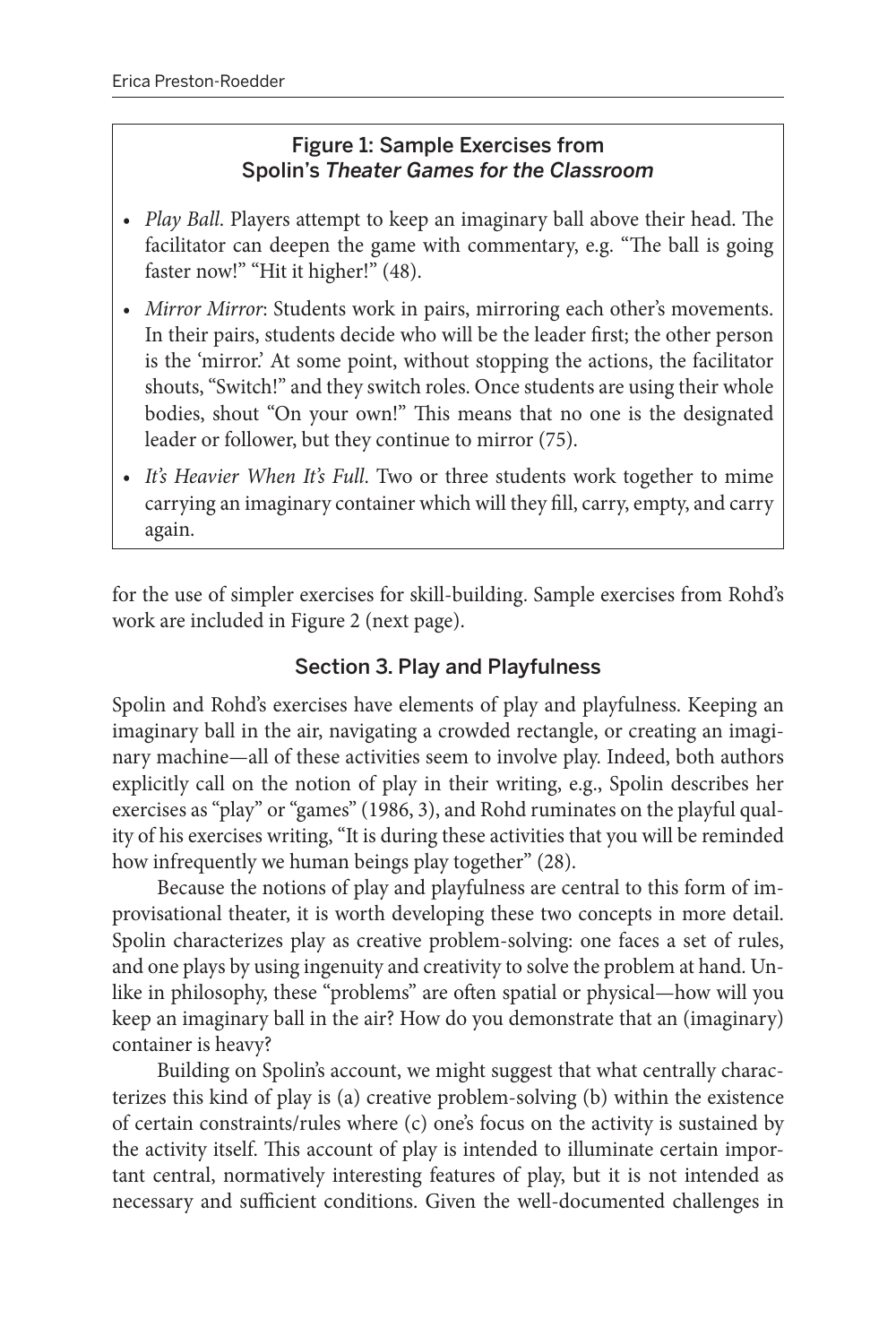# Figure 2: Sample Exercises from Rohd's *Theater for Community, Conflict and Dialogue*

- *• Zip Zap Zop*. One person holds an imaginary lightning bolt in her hand. She shouts, "Zip!" and throws it to someone. That person pretends to catch it, and then throws it, while shouting, "Zap!" The next person catches, and throws it, shouting, "Zop!" The game should be played rapidly and energetically (22–23).
- *• Machine*. The first player begins with some sort of rhythmic motion (e.g., an arm 'hammering' down). The next player adds their own body to create a motion that is connected to the first (but not physically touching). For instance, the next player might pantomime one hand being 'flattened'. Play continues until all are participating, ultimately resulting in an elaborate 'machine' (26).
- *• Leading Someone (Eyes Closed)*. Create a rectangle of space (e.g., by using chairs to denote four corners). Half of the group lines up on each side, and one line closes their eyes. Then, the facilitator silently points at one individual from each line. On this cue, the open-eyed player takes the closed-eyed participant by the hand and leads them into the rectangle. The goal is to ensure that the closed-eyed participant does not touch anyone else during the game. The rectangle slowly becomes filled with pairs of participants, and the game gets more difficult as the space gets more crowded (34).

providing necessary and sufficient conditions for the notion of 'game,' it would be foolhardy to attempt a definition of 'play' (Wittgenstein 1953).

The first two elements of this account draw heavily on Spolin's own characterization. The last element of this account, which describes the agent's motivation to continue playing, may require more elaboration. In play, a person's focus is sustained by the activity itself, not by some extrinsic inducement (such as a reward or punishment). One important feature of play, that is, is that it absorbs attention in such a way that one wants to continue. Often, this is because play is fun! But, as I will note in a moment, play can recruit our focus in other ways, e.g., by being absorbing, exciting, interesting, fascinating, etc.

Notably, because this account includes criteria related to the agent's motivation, the same activity can be work or play for different individuals or at different times. For instance, the activity of drawing a picture might be play for one child, who sits down to do so on a Saturday afternoon, but it may constitute work in a variety of other cases. For instance, drawing will constitute work for an architect who has lost her love of drawing but needs a paycheck, or for a school student who draws in order to avoid censure by her teacher.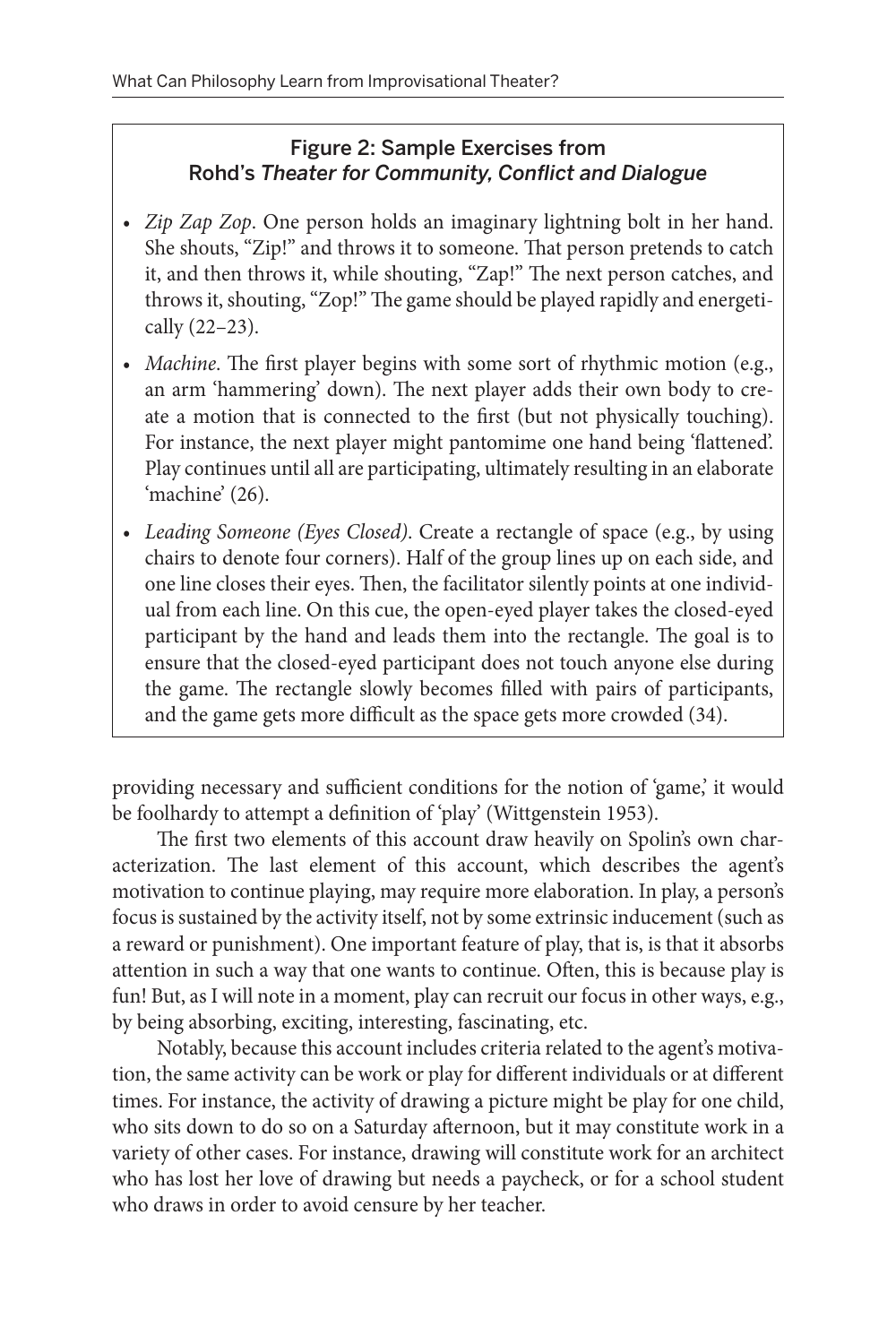This understanding of play as the sort of thing which can, and should, absorb a person's focus is visible within both Spolin and Rohd's texts. Spolin advocates the use of phrases like, "Keep your eye on the ball!" "Use your whole body to throw the ball!" These are intended to keep students focused; the students play, but they play in a focused manner. Rohd writes of *Zip-Zap-Zop*, in which an invisible 'energy bolt' is thrown around the room:

This game is not to be played casually. Stress the importance of playing and being in it with lots of energy using both the body and voice. Stay focused. There should be no pauses. (22)

In theatrical games, participants engage in play, but—in the best cases—they do so with intense concentration and focus.

In addition to considering the notion of play, the notion of playfulness deserves special scrutiny. Playfulness is an attitude that characterizes some, but not all, play. An intense community soccer game, for instance, might still be play but it may not be conducted *playfully*. The game is play because the participants are engaged in creative problem-solving, within constraints, and they are motivated to continue to do so by the activity itself, i.e., the intense exhilaration they feel while playing. However, the seriousness with which they take the game belies the claim that they engage playfully. Similarly, a champion chess player might be absorbed in play, but reject the claim that the game is being conducted playfully. As a first pass, playfulness involves playing with a specific attitude: we are playful when we take a light-hearted delight in what we do. For instance, we find it easy to laugh and to invite others to laugh with us.

How might the notion of play illuminate philosophy? Philosophy can and should involve a kind of intellectual play, albeit one which involves intense concentration and focus (like chess or soccer). The power of describing philosophy as *play* is that it calls attention to the motivation which drives a person to philosophize. That is, philosophy can, and often should be, a practice where the activity itself sustains and recruits one's attention. (When philosophy is boring or irrelevant, and external inducements are necessary to get one to engage in philosophy, it has ceased being play.) The notion of philosophy as intellectual play draws attention to how philosophy, at its best, is sustained by normal human impulses, e.g., towards wonder, questioning, and reflection (Lone and Burroughs 2016) intended for philosophers and philosophy students, K–12 classroom teachers, administrators and educators, policymakers, and pre-college practitioners of all kinds. The book offers a wealth of practical resources for use in elementary, middle school, and high school classrooms, as well as consideration of many of the broader educational, social, and political topics in the field, including the educational value of pre-college philosophy, the philosophies of education that inform this philosophical practice, and the relevance of pre-college philosophy for pressing issues in contemporary education (such as education reform, child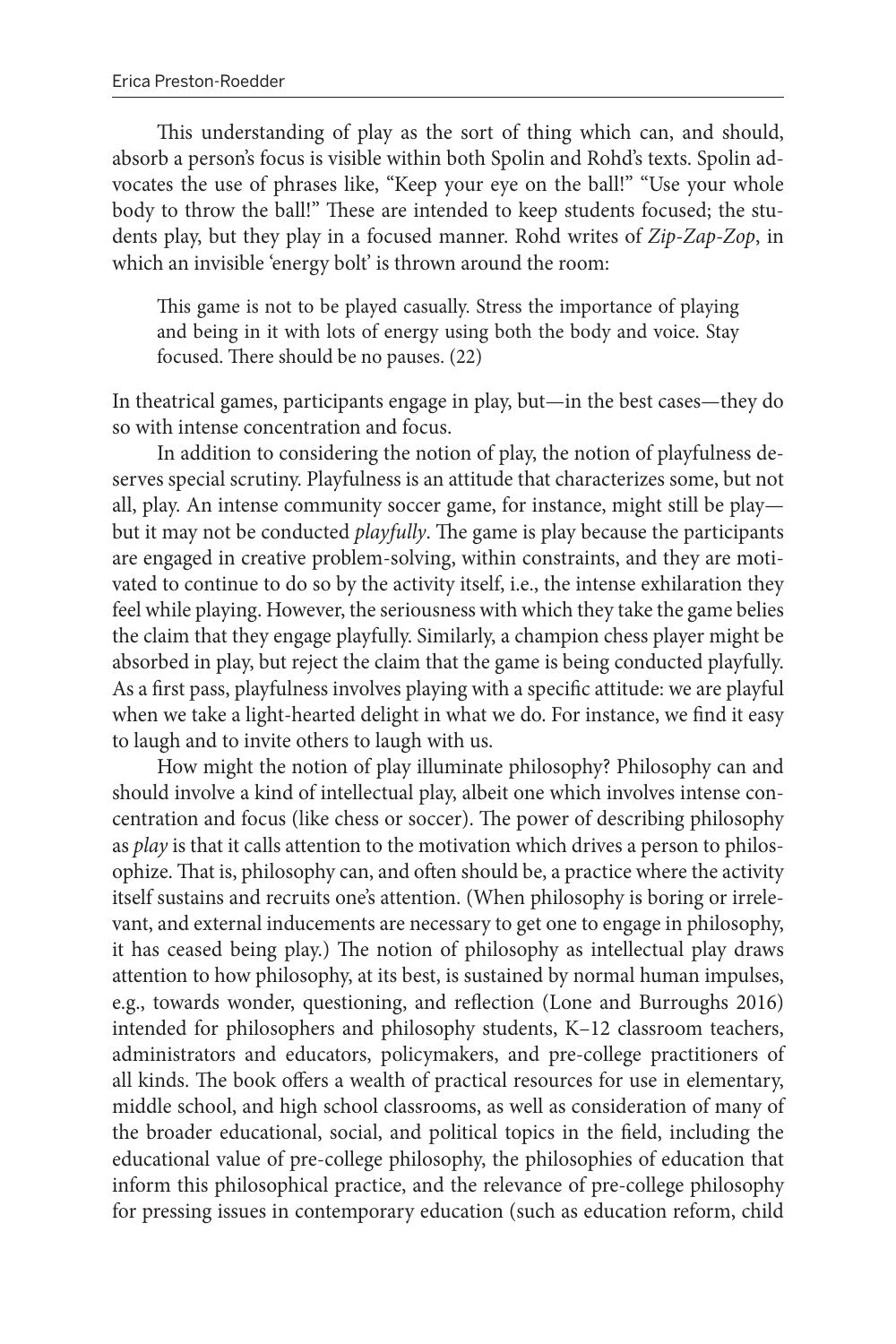<span id="page-6-0"></span>development, and prejudice and privilege in classrooms. Philosophy is *play*, that is, because humans possess the kind of impulses that make rumination on complex philosophical problems intrinsically rewarding. This notion, that humans are intrinsically driven to think philosophically is not a new one; Aristotle, for instance, famously considered the possibility that a life of contemplation brings the greatest happiness (Aristotle EN X.6–8, trans. Irwin). By conceptualizing philosophy as play, not just as critical reasoning or the investigation of specific perennial questions within human life, we can keep this aspect of philosophizing at the forefront.

Some might object that philosophy is too important to be conceptualized as play. If the issues at hand are abortion, ethics, human rights—isn't the notion of play misplaced? However, as developed here, the notion of play is not centrally that of a frivolous activity or of low stakes. The critical feature of play is the way it calls upon a person's intrinsic motivation. While some play is absorbing because it is fun, other play sustains our attention because it is interesting, challenging, gripping, etc. If this is right, philosophical play need not be conducted playfully; philosophy can be a form of play, in virtue of the way it absorbs or grips us, even when it is not conducted light-heartedly.

To be clear, while philosophical play need not be light-hearted, the value of playfulness—even for serious topics—should not be overlooked. Many wonderful philosophers do seem to exhibit an air of playfulness, punctuating their professional presentations with moments of playfulness and engaging in lighthearted back-and-forth. This may not be coincidental. When the topics are difficult ones, such as ethics and mortality, a playful attitude may make it possible to squarely face that which we might otherwise shy away from contemplating.<sup>2</sup> In addition, playfulness can shake us loose from defensiveness and thereby allow a more open-minded discussion of controversial topics; instead of sticking to "safe" opinions, we become willing to creatively explore and question.

Besides illuminating key features of philosophical practice, the notions of play and playfulness can be used to shape one's approach to teaching philosophy to children. First, it is useful to reflect on Rohd's comment, above, about providing adults with much-needed opportunities to play. In a similar vein, we might think of philosophical teaching as providing young people a much-needed opportunity to engage in intellectual play, i.e., to allow their minds to engage in creative problem-solving, within constraints, drawing on their own, intrinsic motivation to do so. Thinking of philosophy as play, therefore, reminds us, as instructors, of the importance of connecting with student's intrinsic motivations. Second, at a practical level, theatrical games may 'warm-up' the intellectual muscles we need in a philosophical classroom. By beginning a philosophy session with a theatrical exercise that requires creative problem-solving, such as building a joint machine, students may approach their philosophical work ready to apply the same creativity.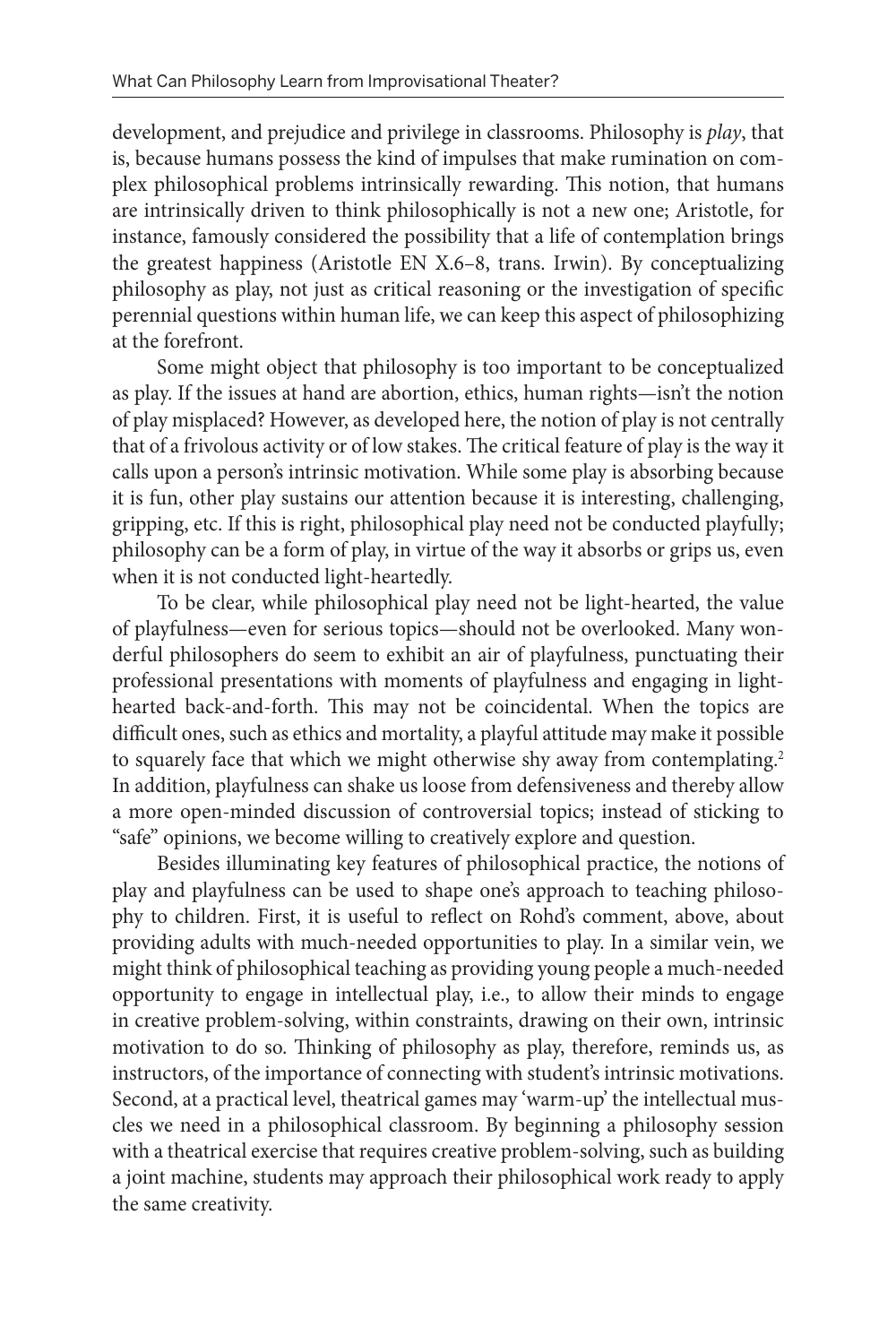<span id="page-7-0"></span>Finally, reflection on theatrical contexts suggests there is an appropriate role for playfulness within a philosophical classroom. Within a theatrical context, a sense of playfulness communicates that the activity is one which, while requiring focus, can be approached light-heartedly. Light-hearted play, in turn, encourages the risk-taking necessary for creativity. Moments of playfulness within philosophical instruction may be of similar importance. That is, by introducing elements of playfulness, the instructor creates low-stakes moments that encourage philosophical risk-taking by the students. If this is right, playfulness has a role in philosophical pedagogy.<sup>3</sup>

### Section 4. Physicality

It's hard to read the work of Spolin or Rohd without being struck by its physicality. One repeated phrase used by facilitators is, "Show, don't tell." For instance, a student should *show* they are holding a lollipop (e.g., by licking the air) instead of *telling* ("Hey guys, look at the lollipop I'm holding!")

Part of this emphasis on physicality simply derives from the nature of theatrical productions. Beyond this, however, Spolin and Rohd seem to see bodily engagement as integrally linked to the full engagement of any participant in their games. Spolin explicitly theorizes about this link, suggesting that for "total, organic involvement of the person," one must be engaged at all levels—physical, intellectual, and others (7). Regardless of the specifics, the general idea seems to be that physical play can deepen a person's engagement in the sense that, since a whole person includes her body, authentic involvement requires physical involvement.

How might philosophy benefit from a consideration of physicality? In philosophy, it is tempting to conceive of our work as solely an intellectual activity. Reflection on the use of physicality within theater, however, suggests that physicality can be productively utilized within philosophy. In particular, I will suggest three ways that philosophical pedagogy might utilize physicality: managing the potential burden of physicality, using physicality to engage focus, and engaging one's body directly with philosophical questions.

First, the use of physicality in theater reminds us of the importance of managing the potential burden of physicality. Put simply, our minds are embedded in bodies, and it is difficult to concentrate when our bodies are uncomfortable. When instructing elementary children, this may be as simple as recognizing the need for a snack or a stretch break. According to this conception, the body is construed negatively, as a potential impediment to thought.

Second, and more strikingly, theatrical pedagogy suggests that physicality can be used as a way to engage focus. That is, instead of conceptualizing physicality merely as a potential impediment to cognitive performance—an impediment that can be relieved by snack breaks and stretching—thinkers such as Spolin and Rohd conceptualize physicality as a way to *deepen* engagement. For instance,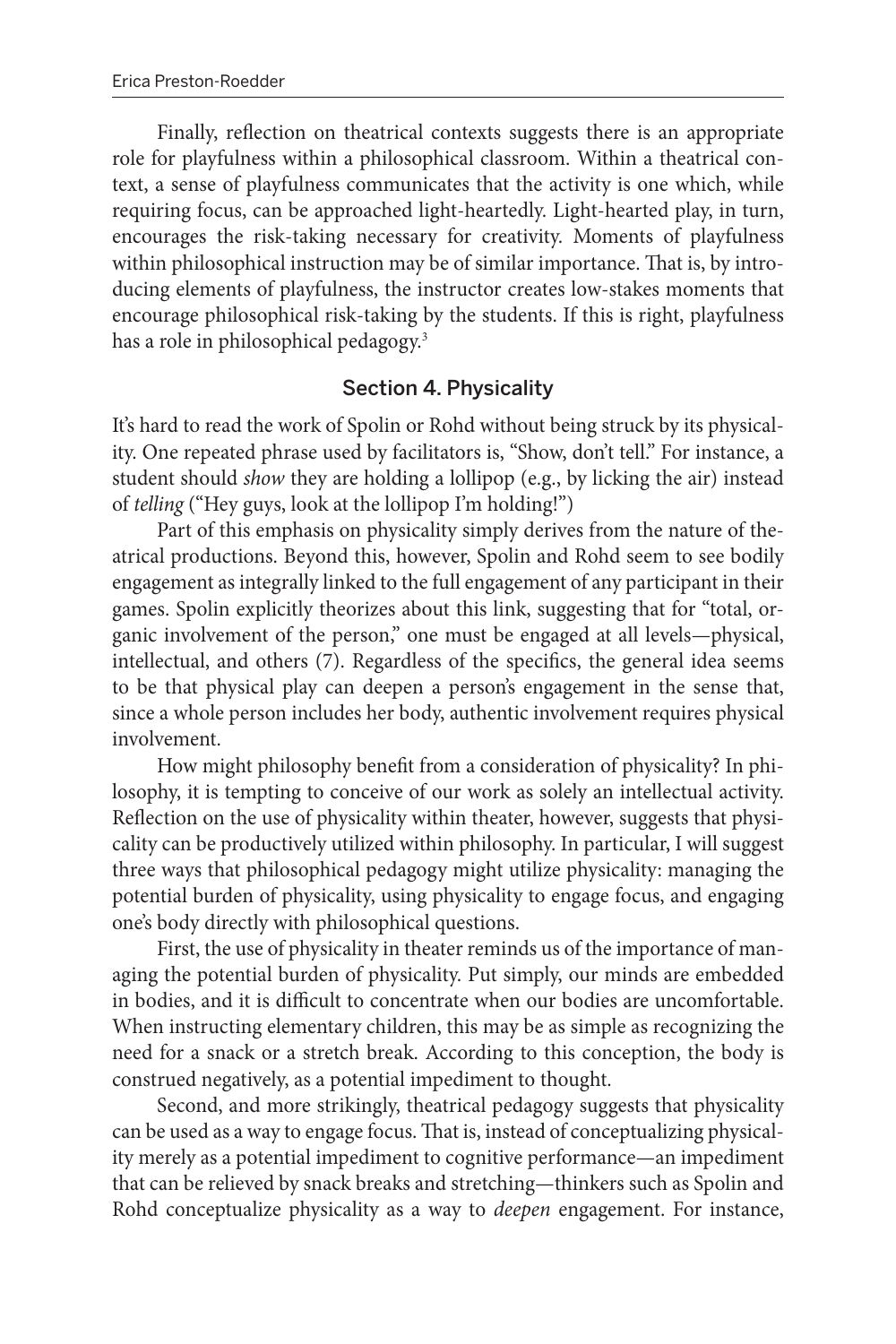## Figure 3. Philosophical Tableau

<span id="page-8-0"></span>Give students a key concept for today's lesson (friendship, happiness, fairness, art, etc.) After a minute or two of silent reflection, ask for volunteers to come to the front and silently demonstrate the idea using their bodies. Other students can then position themselves within the tableau, still silently.

Facilitate a discussion with the whole class: What do they see? How are these embodiments of the central idea the same, and how are they different?

part of the function of a game like Zip-Zap-Zop is to use physical engagement to foster intensity and focus. Participants are encouraged to use their whole bodies as the energy bolt is quickly thrown around the room; the goal is to create and sustain focus, rather than providing a 'break' to rest the body/mind. Indeed, an experienced facilitator can use a game like Zip-Zap-Zop to bring the focus back to an instructor (e.g., by shouting out more and more complicated directions) or to develop attentiveness between participants (e.g., by directing them to focus on catching each others' throws). Thus, physicality can be a way of positively engaging focus.<sup>4</sup>

Third, and finally, consider the possibility of engaging one's body *directly*  with philosophical problems, a notion which draws on Spolin's suggestion of a 'physical level' of involvement in theatrical play. What would it be for a whole person, including one's body, to engage with a philosophical question, such as the nature of love, anger, or art? One possibility would be to engage in an exercise as described in Figure 3.

Suppose, for instance, that the topic of the lesson was happiness. In the Tableau, a student might stand with a big smile, hug an imaginary friend, mime a game of basketball, or offer an expression of surprised delight. Each of these bodily expressions of happiness provides fruit for subsequent philosophical discussion: How do these instances of happiness differ? Are there different kinds of happiness? Can one feel happiness and frustration at the same time? Etc.

This kind of exercise serves two purposes. First, it uses physicality to draw students' attention to the philosophical concept in question; a student who tries to figure out a physical stance to represent happiness is more likely to be thinking about and attending to, questions of happiness. Second, an exercise like Tableau allows students to have ideas which are not language-based. A student who makes an expression of surprised delight knows something about what happiness is, and can communicate it to the class, even if she can't yet find words to articulate what she knows. A game like Tableau allows this student to put forward her idea, which can then be discussed further by her peers and facilitator.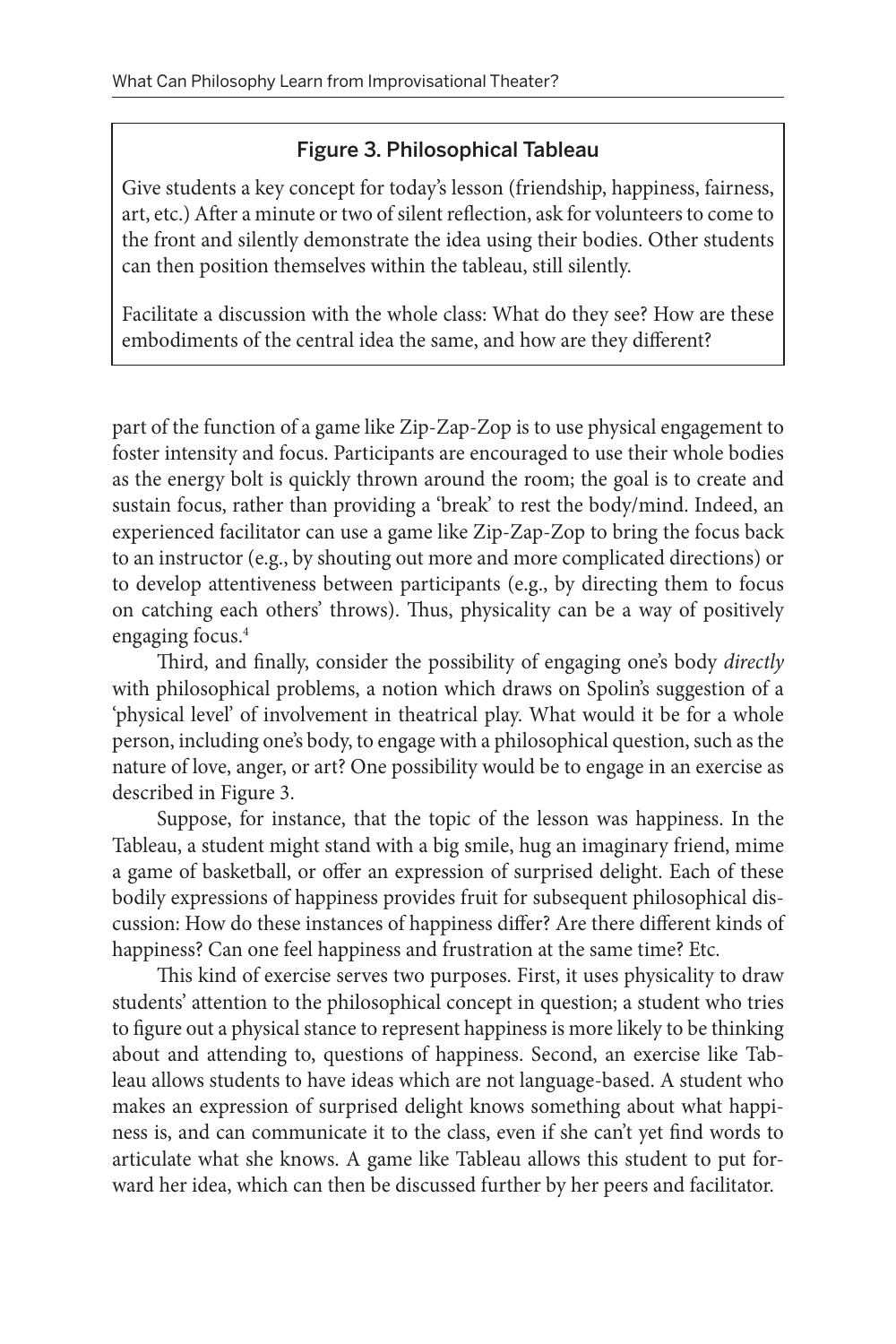This last step, in which a student's physical offering is examined linguistically, is a philosophically important one. That is, within the practice of philosophy, it is not enough to simply express something bodily; a key feature of our contemporary philosophical practice is converting thoughts into words, which can then be linguistically shared with others. This linguistic approach stands in contrast with theater and other arts, which allow that ideas might be expressed through images, music, movement, etc.

### Section 5. Ensemble

The notion of ensemble is critical in theater. Rohd's text, for instance, has an entire chapter on developing trust between participants, where the ultimate purpose of this work is to create ensemble (29). Rohd explains that an ensemble is capable of more than just performing together; they trust and depend upon each other. In Spolin's work, while she does not explicitly use the term 'ensemble,' she does describe a "community of players," in which "everyone is given and freely takes responsibility for his or her part in the whole. All individuals work at top level together for the full event" (17). In describing their ideal community in these ways, both authors arguably reach beyond familiar educational notions of mutual respect (e.g., Cohen, Cardillo, and Pickeral 2011) or safe spaces (e.g., Holley and Steiner 2005).

For the purpose of this essay, an ensemble can be centrally characterized by mutual dependence and responsiveness. For a theatrical ensemble, *mutual dependence* means that a performance or exercise cannot be successfully completed without the participation of all; we each depend on each other to do their part. In a performance of King Lear, for instance, the actor playing King Lear must rely upon the other actors and vice versa; the failure of any actor will negatively impact the final product. A similar mutual dependence characterizes certain theatrical games. For instance, in Leading Someone with Eyes Closed, the failure of any one participant will impact the other players as well; even if one person or pair is playing conscientiously, their success in navigating the crowded rectangle depends upon the attentiveness of others.

The second characteristic of ensemble is *responsiveness*. A responsive participant, in a theatrical ensemble, recognizes the offerings of those around him, and those offerings substantially shape his contribution. An exercise such as Build the Machine is designed to develop this kind of responsiveness. In Build the Machine, each player must observe what has been 'built' by prior participants and structure her contribution based on this.

Notably, Spolin and Rohd are working within traditions where the term 'ensemble' is inclusive of all the players. While some theatrical traditions delineate principals from the ensemble, Spolin and Rohd do not. Thus for Spolin and Rohd, ensemble denotes a kind of ideal of equality. At the same time, as a practical matter, these authors are undoubtedly cognizant of the fact that, in theatrical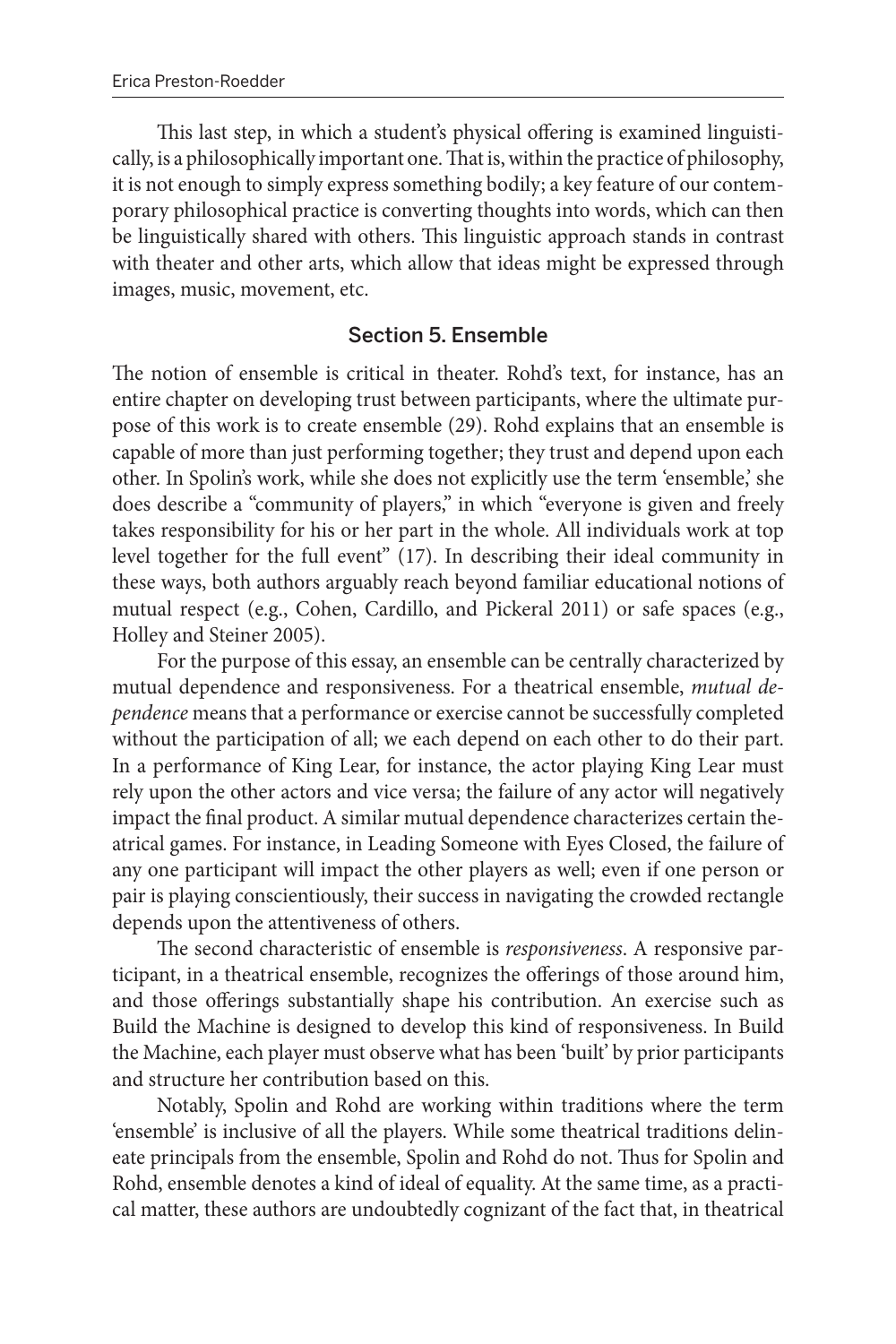<span id="page-10-0"></span>exercises, some participants will end up with larger roles, e.g., a participant may use their body more expansively, another may speak more, etc. Consequently, a nuanced understanding of ensemble will conceive of it as a social configuration that demands equality (in some respects), while accommodating certain kinds of inequalities (in other respects). That is, within a theatrical exercise, some participants will participate 'more,' but each person is equal in the sense that they are depended upon and responded to (although, again, perhaps not in identical ways, or even identical amounts). When we choose to describe a group as an ensemble, we are emphasizing the fact that all participants are bound by responsiveness and mutual dependence, while allowing that each person's contributions may vary in type, size, scope, etc.

What is the value of ensemble for philosophy? While some philosophy can be conducted individually, philosophy is often conducted in community with others. Within a philosophical community, we can use the notion of ensemble as a guiding ideal, i.e., good philosophical discussion will be characterized by mutual dependence and responsiveness.<sup>[5](#page-16-0)</sup>

Suppose, for instance, that you and I engage in philosophical discussion, and we take ensemble to be a guiding ideal. In terms of responsiveness, this means that my own ideas should be shaped by your contributions. If I develop my own ideas while talking to you, but do not actually do so in response to your offerings, then I have used you as a prop in a kind of monologue, not as a discussant. Of course, this does not mean that I must adopt your ideas. Sometimes responsiveness is achieved by considering another's objections or questions. However, responsiveness need not be through intellectual back-and-forth. I might be deeply responsive to you in the sense that your attitude toward my work, such as your encouragement or your kindness, plays a key role in my continued scholarship.

In terms of mutual dependence, ensemble demands that our success in an endeavor is jointly determined. For instance, in Leading Someone with Eyes Closed, I must rely on my fellow participants to do their part in order to successfully complete the exercise. Similarly, in order to have a successful philosophical conversation, I depend on my fellow participants to play their roles. Since success in philosophical conversation takes many forms—some conversations are successful because they discover knock-down objections, others because they yield creative new ideas, yet others because they are simply enjoyable, etc.—mutual dependence only makes sense when the participants have a shared, or overlapping, vision for what constitutes a good philosophical discussion. Talk of ensemble and mutual dependence in philosophy, then, highlights the importance of communicating our vision of the purpose of a philosophical conversation.

Finally, when we use the notion of ensemble within philosophy, we are highlighting a kind of equality between participants. Because of our responsiveness and mutual dependence, we stand as equals, as peers, within a discussion.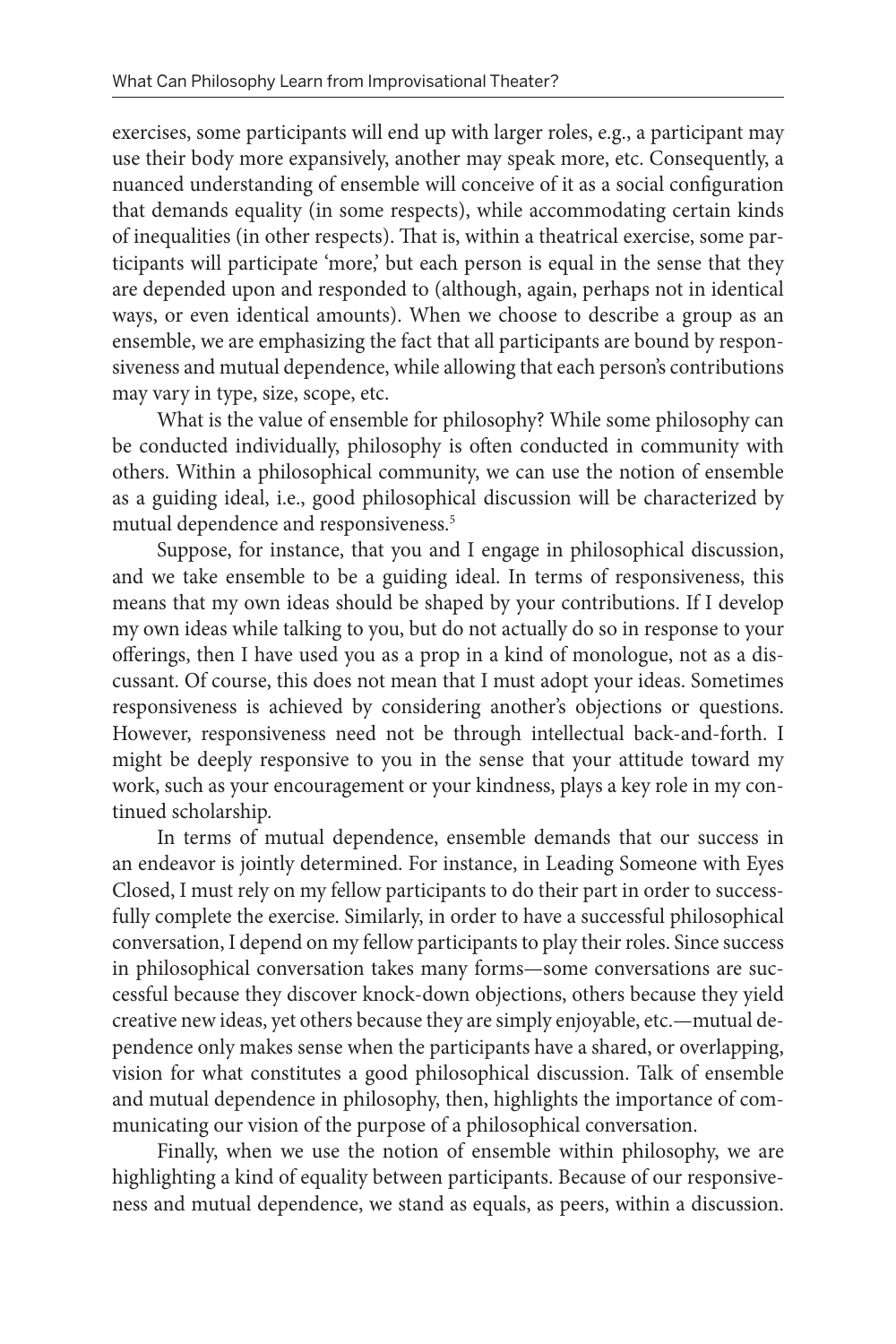<span id="page-11-0"></span>At the same time, as mentioned above, this does not require that all participants must have precisely the same amount of time to speak or have the same philosophical expertise. Within the social configuration of ensemble, one participant may 'lead' the philosophical dialogue more than others, provided she still stands in relationships of genuine responsiveness and mutual dependence.<sup>[6](#page-16-0)</sup>

Having made sense of the notion of ensemble, let us turn to its practical pedagogical importance. In particular, how can we use the idea of ensemble to teach philosophy to young people? If we take seriously the notion that ensemble matters in philosophical discussion, then exercises designed to enhance responsiveness and mutual dependence, such as those found in the work of Spolin and Rohd, have value within a philosophical classroom, since they foster the kind of interactions between students that are a prerequisite for philosophical discussion. In particular, we should consider exercises that use physicality to develop responsiveness and dependency, such as Leading Someone (Eyes Closed). When our bodies are dependent upon others, we may perhaps move more quickly towards relying on our peers in other respects, e.g., relying on them to respond to our thoughts, emotions, and ideas. Another exercise that might allow students to use physicality to develop responsiveness and mutual dependence is Philosophical Mirror (see Figure 4).

# Section 6. Inclusivity

Both Spolin and Rohd repeatedly invoke the notion of inclusivity. Spolin writes, "Play is democratic! Anyone can play!" (3), and Rohd's work is explicitly inspired by the inclusive tradition of Boal's Theater of the Oppressed (xi) and the progressive educational theorist, Paulo Freire (xvii). As described in the introduction to Rohd's text,

## Figure 4. Philosophical Mirrors

Students work in pairs, mirroring each other's movements. In their pairs, students decide who will be the leader first; the other person is the 'mirror.' At some point, without stopping the actions, the facilitator shouts, "Switch!" and they switch roles. Once students have started using their whole bodies, shout "On your own!" This means that no one is the designated leader or follower, but they continue to mirror.

Then, give each pair a set of three philosophical questions. On the first question, one student leads and the other "reflects back" what they heard. On the second question, the other student leads and the other "reflects back" what they heard. On the last question, they try to discuss the question in a way where no one feels like they are "leading" it. Debrief: How did they feel about the different forms of conversation?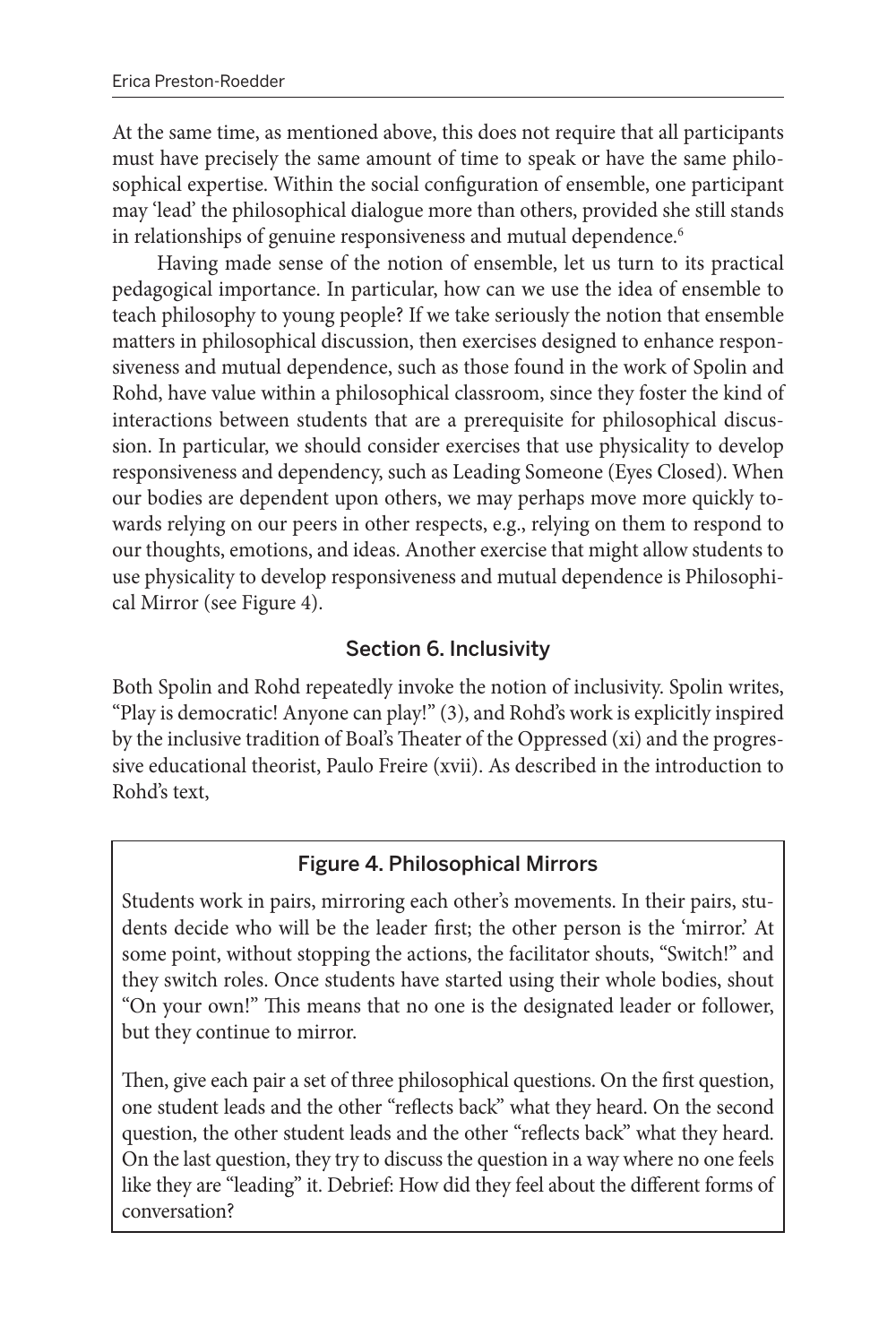<span id="page-12-0"></span>One of the basic assumptions of Michael [Rohd]'s approach is that virtually anyone can participate in this kind of theatre. . . . What is required is a desire to engage in dialogue about the oppressions in our lives and to use theatre as a tool to effect that engagement. However, this is not to say the techniques are somehow not demanding. (Rohd 1998, forward by Doug Paterson, xi)

Inclusivity, in this sense, means that a practice is conducted so as to be open to a wide group of people. In theatrical contexts, this means that participants of all backgrounds—those who are poor, those who are shy, those who are clumsy have a chance to participate. As Spolin stresses, one does not need special training to be able to play a theatrical game. Moreover, as evidenced by both Spolin and Rohd's texts, a good theatrical workshop will begin with warm-up games before moving to more complex practices; this is done in the name of inclusivity as well, providing opportunities for shy students to engage with the practice.

What can philosophy learn from this kind of inclusivity? Academic philosophy has been widely criticized for its failure to be inclusive, and the general value of inclusivity in philosophy has been widely discussed (see, for instance, American Philosophical Association "Resources on Diversity and Inclusiveness").<sup>7</sup> Thus, instead of using the lens of theater to revisit well-worn arguments for the importance of inclusivity in philosophical practice, it is most valuable to think about how theatrical techniques can be used, at a practical level, to develop inclusive pedagogical techniques for a philosophical classroom.

As I mentioned at the outset of this essay, one of my guiding concerns as an instructor came from Freire: how can one avoid creating philosophical classrooms which serve as another site of oppression for students? In particular, traditional text- and discussion-based philosophical pedagogy risks privileging the same skills that allow elementary students to be successful in other school contexts. For instance, it is not uncommon for a philosophical lesson to proceed by having students read a brief story, and following this up with discussion (Trickey and Topping 2004). However, lessons structured in this way may rely on some of the same capabilities which allow students to be successful in standard school contexts, e.g., the ability to sit still, to express themselves verbally, to have confidence in their ideas, etc. Thus, such pedagogical techniques run the risk of creating philosophy classrooms that reward and penalize the same skills/students as standard school-day classrooms.

The theatrical practices mentioned above can help philosophical classrooms deepen their inclusivity. First, inclusivity can also be enhanced through a consideration of play and playfulness. In particular, as suggested earlier, playful contexts can create moments in which students are more comfortable taking risks. These moments provide openings for students who are not yet confident in their skills. For instance, a student who speaks English as a second language, or who has never encountered philosophy before, may not yet be confident enough to raise their hand to answer a question about a picture book. However, an instructor can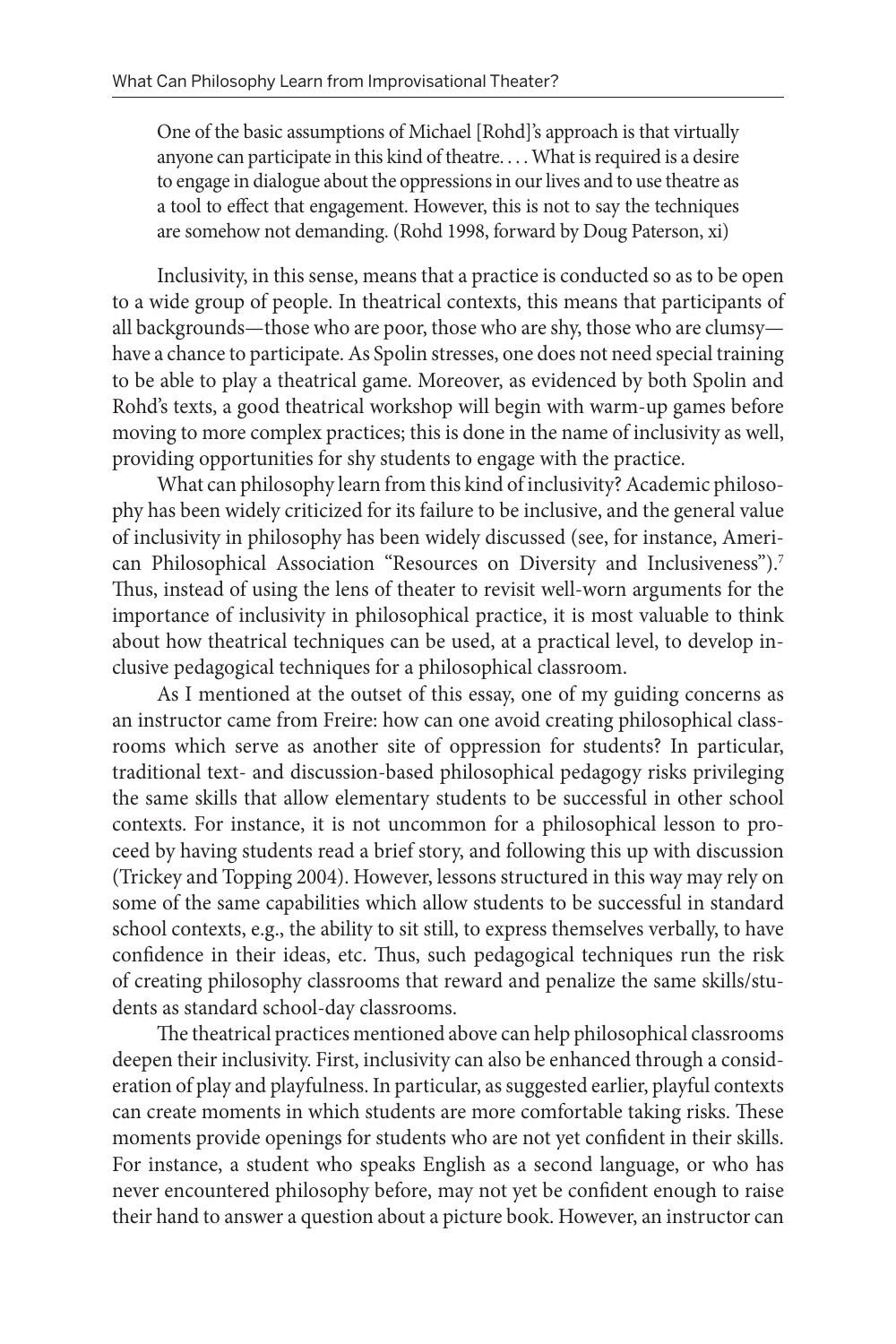create spaces that encourage risk-taking by using games and engaging in them playfully. That is, we might explicitly conceptualize our pedagogical approach to include moments of playfulness in order to encourage risk-taking, and bring about broader inclusivity.

Second, consider the notion of physicality. By using physicality productively, philosophical classrooms can become more inclusive of students who lack "proper" school skills, such as the ability to sit quietly. In particular, by conceptualizing physicality as more than just something which can interfere with learning, and instead thinking of physicality as an opportunity to return attention to the instructor or to peers through games like Zip-Zap-Zop, the philosophical classroom can reach students who might otherwise lose interest or focus. Relatedly, games like Tableau, which allow students to demonstrate their ideas physically, create opportunities to accommodate and reward different learning styles and skills. Ultimately, such practices can help ensure that all students, not just students with traditional school skills, have the opportunity to explore philosophical ideas.

At the same time, since many of these games are physical, it is important to explicitly consider how to include individuals who are disabled. One might worry, for instance, that a game like Zip-Zap-Zop may be less accessible for a student with a physical impairment. One scholar (Ray 2017), who has considered this issue suggests the following. First, facilitators can model several different ways to complete the activity (Catch the bolt with your hands! Grab it with your elbows!). Second, facilitators should take time to describe the exercise fully, so that those with disabilities can determine whether it is feasible for them, and use inclusive language, e.g., "If you can, walk to the front of the room."

While such suggestions can make theatrical games more accessible to those with physical disabilities, they do not eliminate the underlying worry: by introducing physicality, a classroom's activities may be less accessible to certain bodies. In acknowledging this worry, of course, one must be wary of overstating it; it would be demeaning to assume that a student in a wheelchair, for instance, cannot physically engage in a game of Play Ball. At the same time, there are occasions when physical activities are more difficult—or even impossible—for a disabled student. In such cases, a facilitator has several options. First, while the classroom may not be appropriate for physically intense theatrical games, both Spolin and Rohd offer a variety of less physically-oriented theatrical games. These games may introduce elements of play and playfulness, thereby increasing inclusivity without potentially excluding those with physical disabilities. Second, in some cases, it may be feasible to team a disabled student with another player (or put all students in teams), or to recruit a disabled student (or several students) to assist with coaching. However, such solutions are not perfect, and since one of the goals of utilizing theatrical games is to address inclusivity, a sensitive instructor will need to be aware of these challenges during facilitation.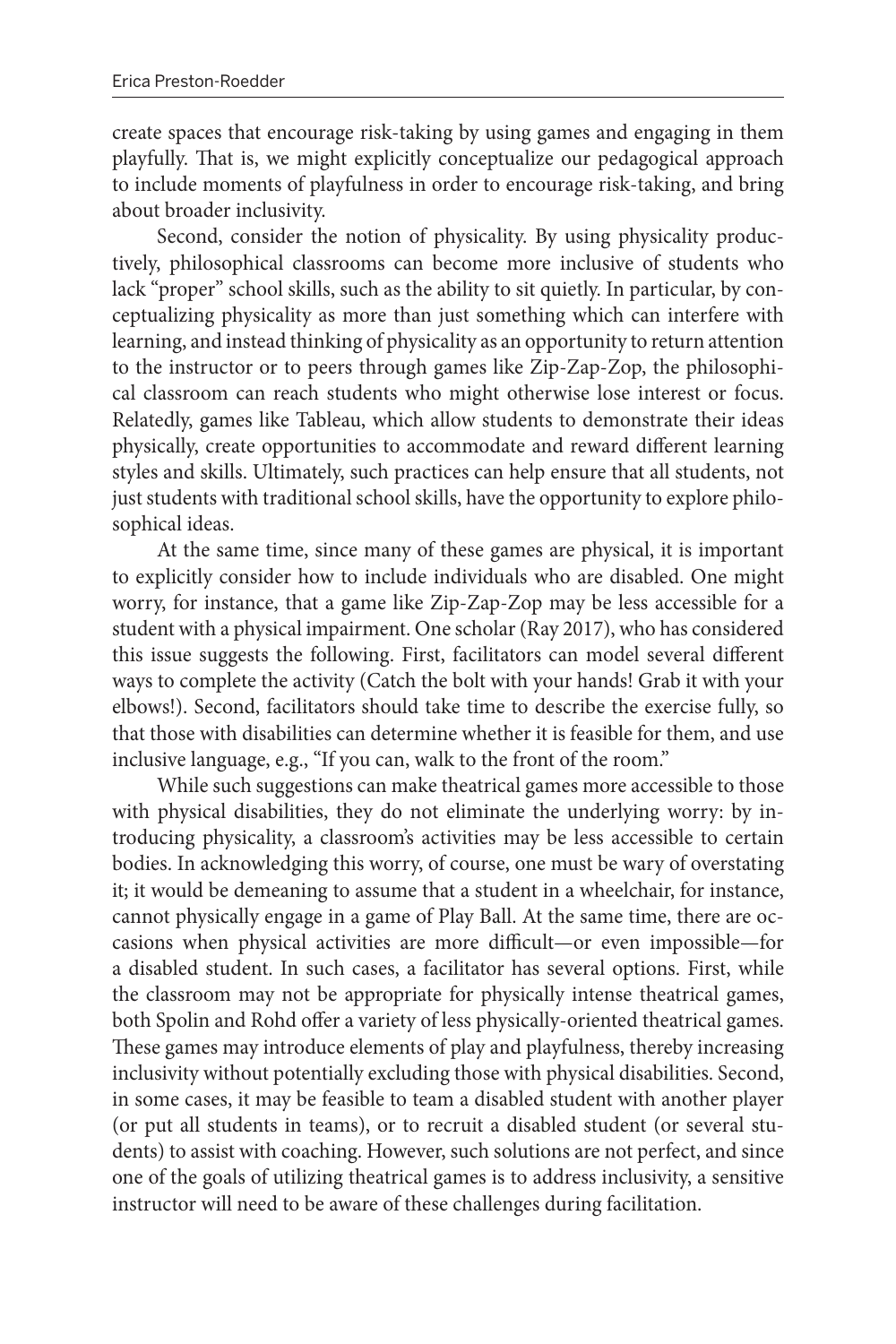## Section 7. Conclusion

The goal of this paper was to demonstrate that certain characteristics of improvisational theater can contribute to our understanding of philosophy and constructively shape how we teach philosophy to young people.

In particular, I suggested that improvisational theater values play/playfulness, physicality, ensemble and inclusivity, and that these characteristics have a role to play in philosophy and philosophical teaching. We can think of philosophy as a form of intellectual play, where play is compatible with focus and is, sometimes, playful. Philosophical teaching can be done in ways that positively employs physicality in order to maintain focus or allow students to express their ideas through their bodies. Furthermore, philosophical practice, and teaching, should aim to establish ensemble, wherein we are equal in our mutual dependence and responsiveness, even if some are more vocal than others. Finally, I suggested that physicality and playfulness can be used to create a more inclusive classroom. For those who are interested in utilizing theatrical games in the philosophical classroom, Figure 5 offers a summary of basic advice for facilitators.

# Figure 5. Advice for Facilitating Improvisational Games

• Do not stop the action or prevent the energy of the action from dissipating. Choose a few, simple, clear phrases, "Keep your eye on the ball!" "Where is it now?"

Some good multi-purpose phrases from Spolin are, "Show, don't tell!" (68), "Share your voice" (68), "Help your fellow player who isn't playing" (17).

- Explain the whole game before starting. Everyone should feel comfortable; avoid surprises.
- No one has to participate. If someone chooses not to participate, gently check in with them periodically to see if they have changed their mind.
- Laughter is natural. However, laughter can distract from the focus you are trying to build, so it should be addressed. Gently redirect focus back to the activity, using your coaching phrases. As a facilitator, your goal is to structure the play so that it naturally holds the attention of the players, not to discipline participants into playing (Rohd, 29).
- There is a substantial learning curve in facilitation. Begin with a simple, short exercise. Your facilitation skills will improve with practice.
- With younger children, physical dependence exercises (such as trust falls) may not be appropriate, as children may not take them seriously. Instead, build ensemble using other activities, such as Mirror Mirror or Build the Machine.
- Both Spolin's and Rohd's texts are excellent and approachable, with a large number of well-organized exercises.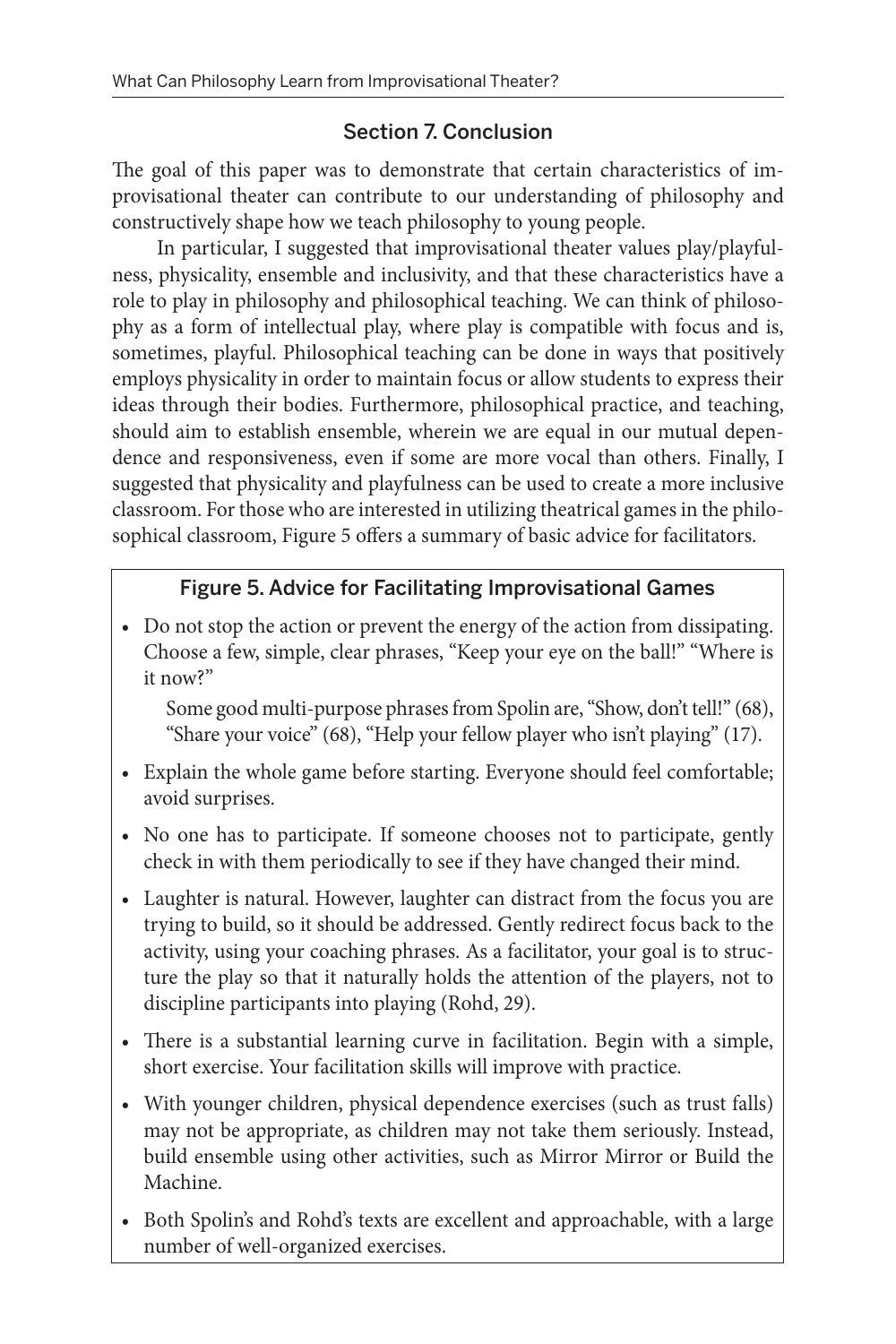<span id="page-15-0"></span>While one of my goals was to illuminate the nature of philosophical practice, a second goal was to provide guidance for teaching philosophy to young people. With respect to this latter goal, it should be noted that the practices identified here are not new. Good educational practice can, and does, conceptualize roles for creative problem-solving, physicality, community ('ensemble'), and inclusivity. This, I think, is as it should be: the goal of this essay's pedagogical discussion was not to suggest that utilizing these values in education was wholly new, but rather to argue for the deep and important connection between certain pedagogical practices (practices which may already be recognized as good pedagogy for other reasons) and the specific subject matter of philosophy. Play, physicality, ensemble, and inclusivity, I suggested, can and should be appropriately included within a *philosophical* classroom; they are not mere diversions or a change of subject matter.

I began this essay with a joke by David Foster Wallace about fish in water: when we are surrounded by philosophy, it is difficult to see our discipline for what it is. However, by stepping out of the 'water' of philosophy, we can gain perspective. Here, taking a new (theatrical) perspective allows us to see features of our practice, which might otherwise be hard to detect; or, at least, we see these features of practices in a new way. If my essay has succeeded, the notions of play/playfulness, physicality, ensemble and inclusivity—and their connection to philosophical practice—should elicit a sense of recognition: "Ah," says the fish, "*This* is water."

#### Endnotes

[1.](#page-2-0) While the exercises I describe in this section occur in Spolin or Rohd's texts, some of these exercises have long histories and their original provenance is unknown.

[2.](#page-6-0) Notice also that an attitude of playfulness is compatible with taking one's work seriously, in the sense that a person wants to do it well (or, alternatively, of moving back-and-forth between light-heartedness and gravity). Such individuals may be motivated to engage in the 'play' of philosophy *both* because the problems are gripping and engaging, and because the activity delights them.

[3.](#page-7-0) Here, my point is that playfulness has value in philosophical pedagogy, not that theatrical games are the best or only way to create moments of playfulness. Many instructors instinctively create moments of playfulness through jokes with students, whimsical drawings on the whiteboard, etc.

[4.](#page-8-0) One nice example of an author who seems to use the body in this way is (Kenyon, Terorde-Doyle, and Carnahan 2019). Their work focuses on teaching philosophy to pre-K children, and they discuss the importance of "thinking with our bodies" (25–27). While their form of bodily engagement comes mostly as art projects, not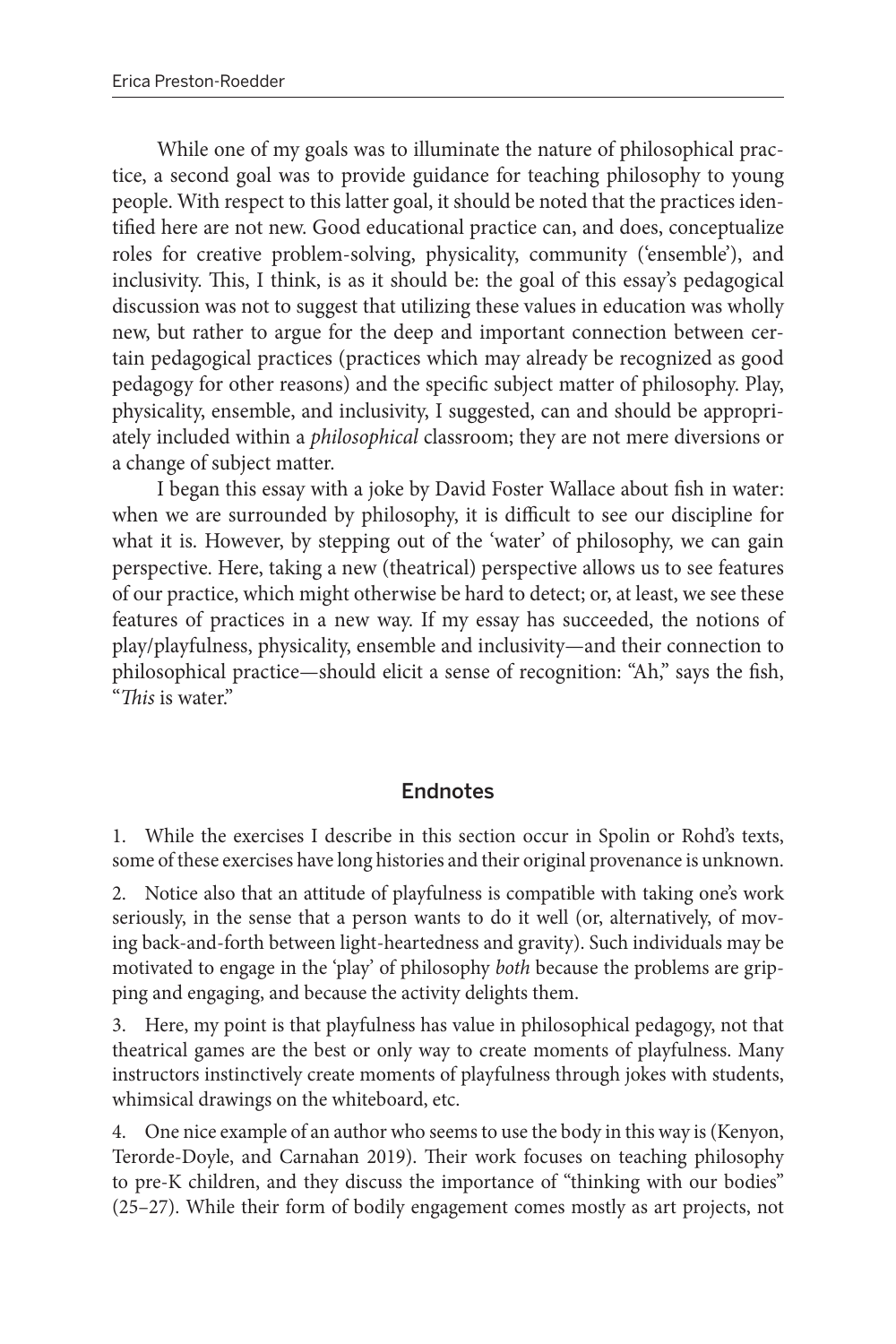<span id="page-16-0"></span>improvisational games, the spirit is similar: bodily engagement can be a way to deepen and focus attention.

[5.](#page-10-0) An 'ensemble' may call to mind a Community of Inquiry, as articulated in the Philosophy for Children tradition. However, the notion of a community of inquiry has been much more richly theorized (e.g., Gregory and Laverty 2017). Ensemble, as characterized here, is meant only to identify a few key elements of philosophical discourse.

[6.](#page-11-0) To be clear, this kind of equality is not the only kind of equality desirable in philosophical discussion.

[7.](#page-12-0) The notion of inclusivity is being restricted here to that of inclusivity of persons, although philosophy also faces challenges in inclusivity of texts and viewpoints (e.g., non-Western, non-canonical texts).

#### References

- American Philosophical Association. n.d. "Resources on Diversity and Inclusiveness." Accessed June 7, 2019, https://www.apaonline.org/page/diversity\_resources# articles.
- Aristotle. 2014. *Nicomachean Ethics*. Translated by T. Irwin. Indianapolis, IN: Hackett Publishing. https://doi.org/10.1017/CBO9781139600514
- Boal, Augusto. 1979. *Theater of the Oppressed*. New York: Urizen Books.
- Cohen, Jonathan, Richard Cardillo, and Terry Pickeral. 2011. "Creating a Climate of Respect." *Educational Leadership* 69, no.1.
- Gregory, Maughn Rollins, and Megan Jane Laverty, eds. 2017. *In Community of Inquiry with Ann Margaret Sharp: Childhood, Philosophy and Education*, 1st edition. New York: Routledge. https://doi.org/10.4324/9781315625393
- Holley, Lynn C., and Sue Steiner. 2005. "Safe Space: Student Perspectives on Classroom Environment." *Journal of Social Work Education* 41, no. 1: 49–64. https://doi.org/10.5175/JSWE.2005.200300343
- Kenyon, Erik, Diane Terorde-Doyle, and Sharon Carnahan. 2019. *Ethics for the Very Young: A Philosophy Curriculum for Early Childhood Education*. Lanham, MD: Rowman and Littlefield.
- Lone, Jana Mohr, and Michael D. Burroughs. 2016. *Philosophy in Education: Questioning and Dialogue in Schools*. Lanham, MD: Rowman & Littlefield Publishers.
- Popovich, James E. 1961. "Development of Creative Dramatics in the United States." In *Children's Theatre and Creative Dramatics*, by Geraldine Brain Siks and Hazel Brain Dunnington. Seattle: University of Washington Press.
- Rohd, Michael. 1998. *Theatre for Community Conflict and Dialogue: The Hope Is Vital Training Manual*, 1st edition. Portsmouth, NH: Heinemann Drama.